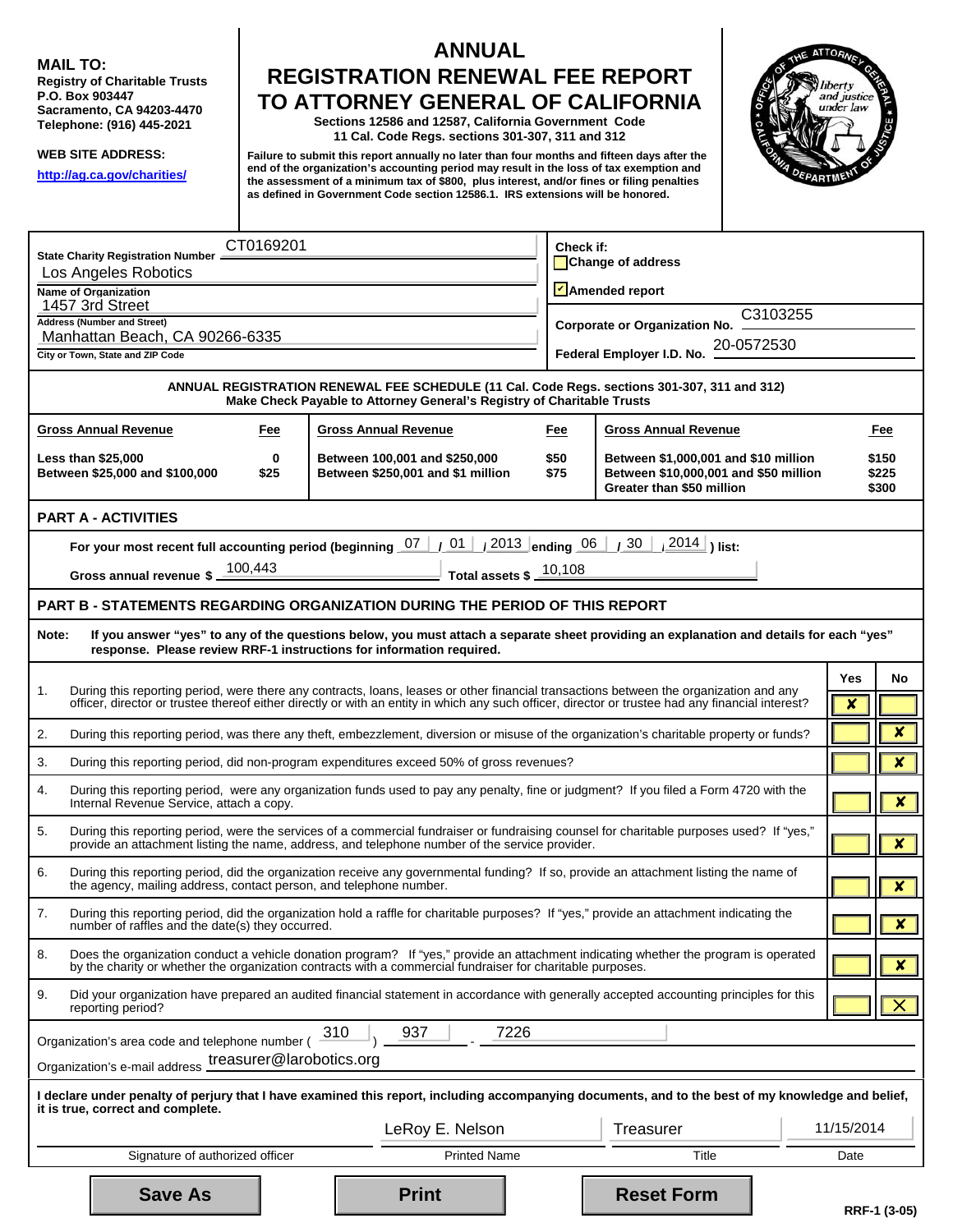Attachment to Form RRF-1: Annual Registration Renewal Fee Report to Attorney General of California

| <b>Los Angeles Robotics</b> | <b>State Charity Registration No. CT0169201</b> |
|-----------------------------|-------------------------------------------------|
| 1457 $3^{\text{rd}}$ Street | <b>Corporate or Organization No. C3103255</b>   |
| Manhattan Beach, CA 90266   | Federal Employer I.D. No. 20-0572530            |

For most recent full accounting period (beginning 07/01/2013 ending 06/30/2014).

### Part B, Question #1

**1) Full name of the director, trustee, or officer involved and position with the organization.**  LeRoy E. Nelson, Treasurer and Director

#### **2) Nature of the transaction, e.g., loan to director, contract with officer's business, etc.**

The business operated by Anita L. Nelson, MD, the wife of the Treasurer, supports the organization by providing the use of its printing equipment, charging the organization a cost per printed page computed to recover the cost of paper and printer supplies. The computed cost per page was \$0.05 for text and \$.012 for color copies. This saves the organization both time and money compared to using other sources to print documents for each event.

 The business operated by Anita L. Nelson, MD, the wife of the Treasurer, supports the organization by purchasing audiovisual equipment to be used primarily by the organization and renting it to the organization for between one-third and one-half of what it costs the organization to rent comparable equipment from other sources. The organization did not and does not have sufficient uncommitted assets to purchase this equipment. This saves the organization a substantial amount of time and money compared to renting the equipment from other sources for each event.

#### **3) Attach a copy of the board of directors' meeting minutes authorizing the transaction.**  Not applicable.

**4) Include, if applicable, the date of transaction; purpose of transaction; amount of the loan or contract; interest rates; repayment terms; balance due; type of collateral provided; copy of contract, loan or other agreement; amount paid to director, trustee, or officer for the period; evidence of other bids received related to the transaction.** 

See attached invoices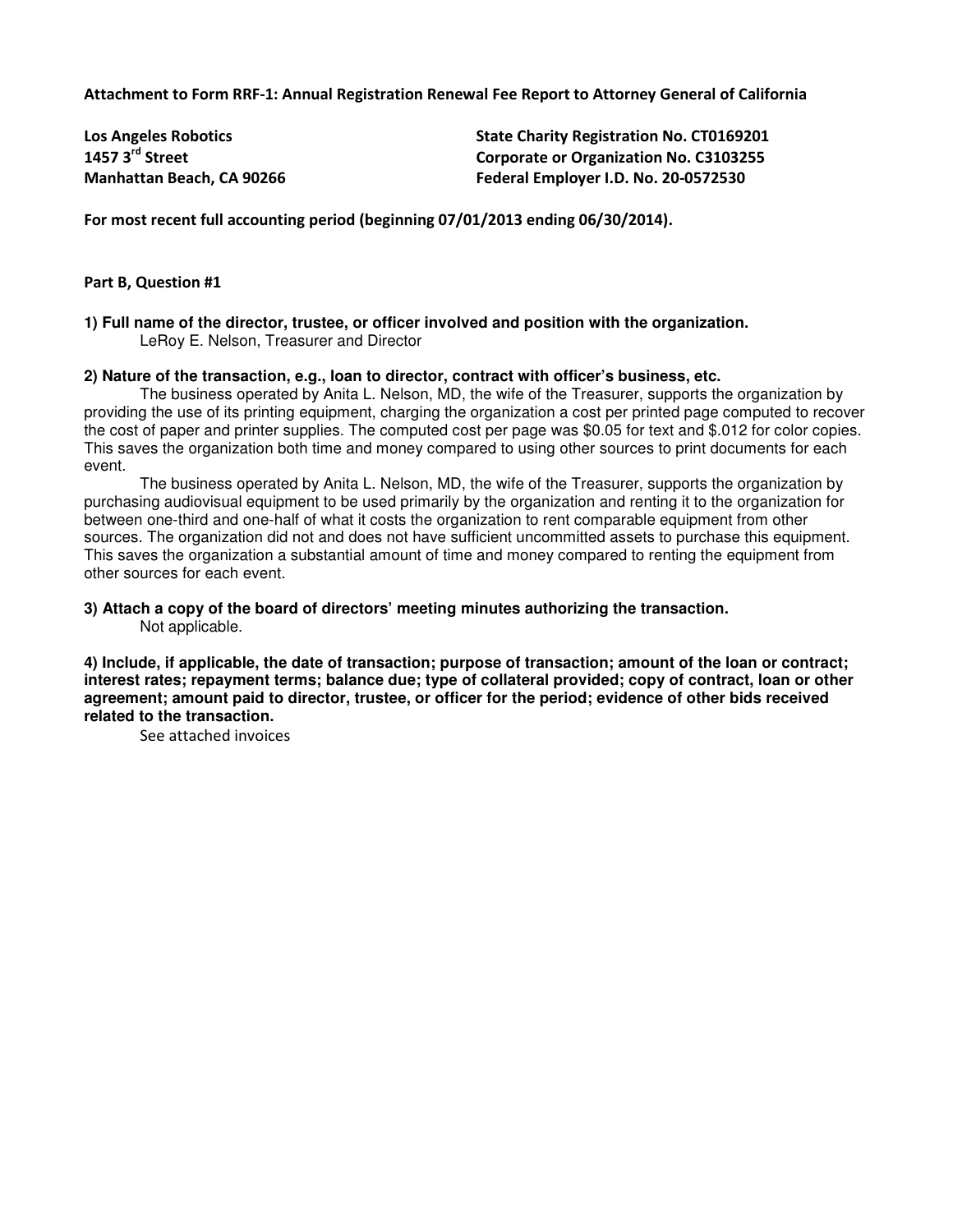## Anita L. Nelson, MD

1457 3rd Street Manhattan Beach, CA 90266-4830

(310) 937-1416 (Home Fax) (310) 782-2984 (Fax)

(310) 937-7226 (Home) (310) 222-3871 (Harbor-UCLA)

# **INVOICE**

Invoice No: A1149 **Date:** December 21, 2013

Los Angeles Robotics ATTN: LeRoy Nelson, Treasurer 1457 3rd Street Manhattan Beach, CA 90266 Bill to:

# For: Equipment rentals and printing for Los Angeles Region FLL Events. See attached sheets for details.

| <b>FLL Event Category</b>              | Rental | <b>Printing</b> | <b>Total</b> |
|----------------------------------------|--------|-----------------|--------------|
| <b>FLL Expos</b>                       | 0.00   | 202.55          | 202.55       |
| <b>FLL Coach Workshops</b>             | 0.00   | 169.80          | 169.80       |
| <b>FLL Challenge Release Workshops</b> | 0.00   | 671.70          | 671.70       |
| <b>FLL Practice Tournaments</b>        | 0.00   | 278.97          | 278.97       |
| <b>FLL Qualifying Tournaments</b>      | 300.00 | 449.03          | 749.03       |
| <b>FLL Championship Tournaments</b>    | 300.00 | 1,083.76        | 1,383.76     |
| <b>FLL Tournaments</b>                 | 600.00 | 1,811.76        | 2,411.76     |
| <b>FLL Total</b>                       | 600.00 | 2,855.81        | 3,455.81     |

Signature:

anita L. Nelson

Anita L. Nelson, MD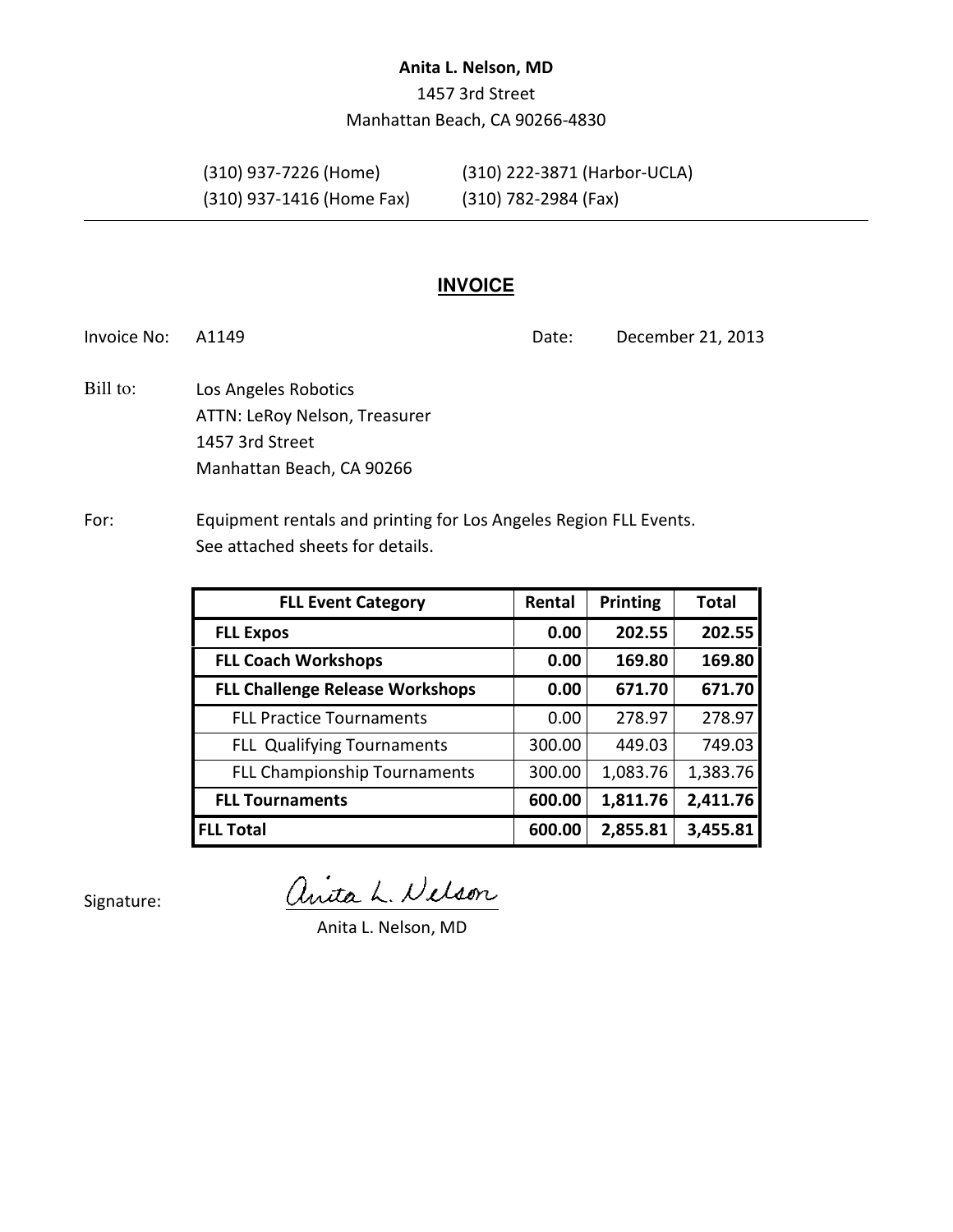|             | Anita L. Nelson, MD -- Equipment Rental for 2013 FLL Events | <b>Projectors</b>  | <b>Screens</b> |                 | <b>MF Printers</b> |          |           |                |
|-------------|-------------------------------------------------------------|--------------------|----------------|-----------------|--------------------|----------|-----------|----------------|
| <b>Date</b> | Event                                                       | Location           | <b>Teams</b>   | <b>4K Lumen</b> | 12x9               |          | B/W Color | <b>Total</b>   |
| 10/20/13    | Sherman Oaks FLL PT                                         | Sherman Oaks       | 12             |                 |                    |          |           | $\Omega$       |
| 10/26/13    | Eagle Rock FLL PT                                           | Los Angeles        | 6              |                 |                    |          |           | 0              |
| 10/27/13    | Mt. SAC FLL PT                                              | Walnut             | 12             |                 |                    |          |           | 0              |
| 11/02/13    | El Segundo FLL PT                                           | El Segundo         | 14             |                 |                    |          |           | 0              |
| 11/03/13    | Windward School FLL PT                                      | Los Angeles        | 16             |                 |                    |          |           | 0              |
| 11/10/13    | Walden School FLL PT                                        | Pasadena           | 12             |                 |                    |          |           | 0              |
|             | <b>FLL Practice Tournaments</b>                             | <b>TOTAL</b>       |                | $\mathbf 0$     | $\overline{0}$     | 0        | $\Omega$  | $\overline{0}$ |
|             |                                                             |                    |                |                 |                    |          |           |                |
| 11/09/13    | Hollywood FLL QT                                            | Los Angeles        | 23             | 100             |                    |          |           | 100            |
| 11/16/13    | Antelope Valley Classic FLL QT                              | <b>Quartz Hill</b> | 25             |                 |                    |          |           | $\Omega$       |
| 11/17/13    | Canoga Park FLL QT                                          | Canoga Park        | 24             | 100             |                    |          |           | 100            |
| 11/17/13    | Culver City FLL QT                                          | <b>Culver City</b> | 23             |                 |                    |          |           | $\Omega$       |
| 11/23/13    | Venice FLL QT                                               | Venice             | 26             |                 |                    |          |           | $\Omega$       |
| 11/24/13    | <b>Blockhead FLL QT</b>                                     | La Cañada          | 32             | 100             |                    |          |           | 100            |
| 11/24/13    | Santa Clarita Valley FLL QT                                 | Santa Clarita      | 25             |                 |                    |          |           | 0              |
|             | <b>FLL Qualifying Tournaments</b>                           | <b>TOTAL</b>       |                | 300             | $\overline{0}$     | $\Omega$ | $\Omega$  | 300            |
|             |                                                             |                    |                |                 |                    |          |           |                |
|             | 12/14-15/13 FLL Championship Tournaments                    | Torrance           | 96             | 200             | 100                |          |           | 300            |
|             |                                                             |                    |                |                 |                    |          |           |                |
|             | <b>FLL Tournaments</b>                                      | <b>TOTAL</b>       |                | 500             | 100                | 0        | $\Omega$  | 600            |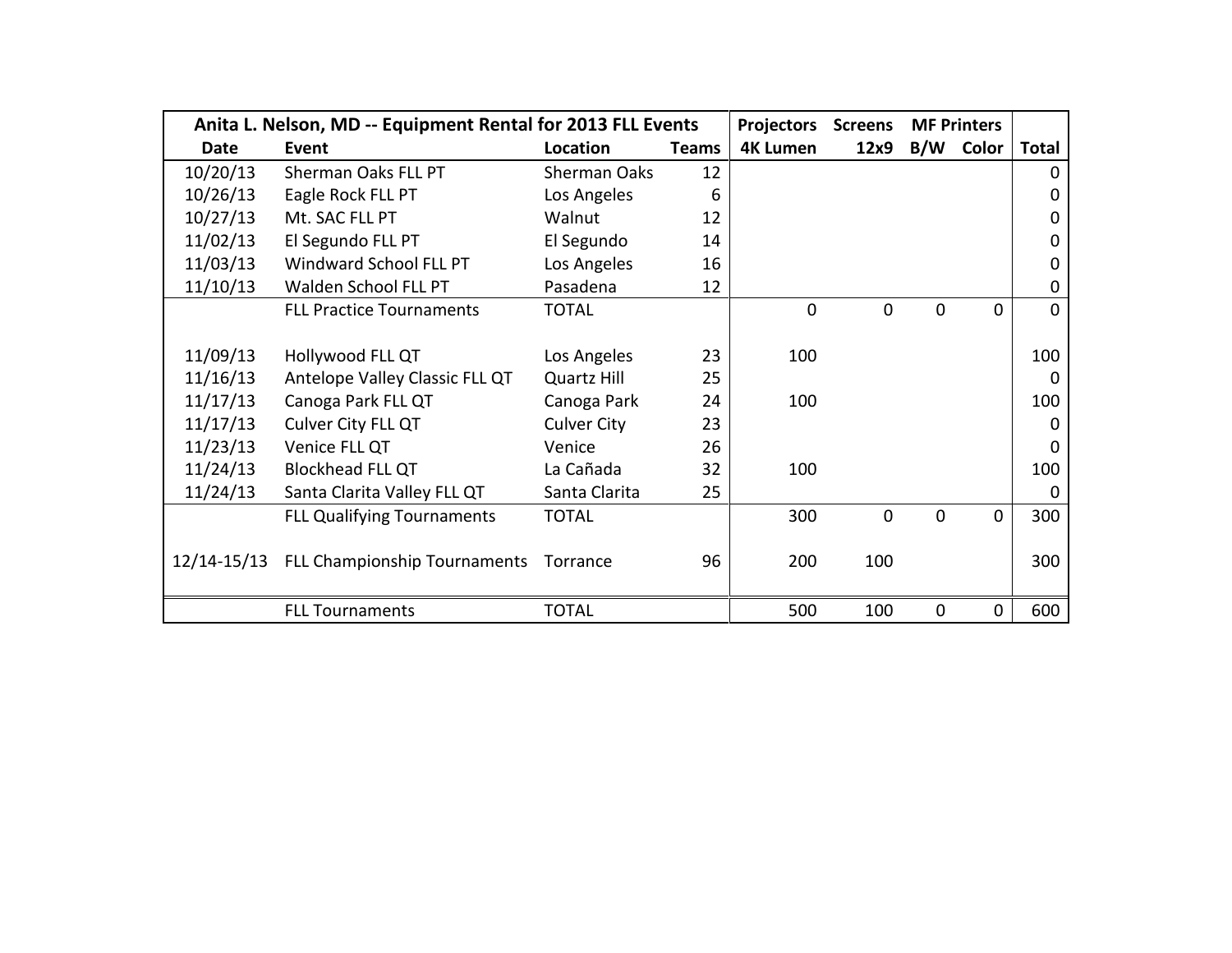| Anita L. Nelson, MD -- Printing for 2013 FLL Events |                          |                                  | \$0.05                               | \$0.12         | Cost per page  |               |                 |          |
|-----------------------------------------------------|--------------------------|----------------------------------|--------------------------------------|----------------|----------------|---------------|-----------------|----------|
| Date                                                | Location                 | Event                            | <b>Document</b>                      | <b>B&amp;W</b> | Color          | <b>Copies</b> |                 | Cost     |
| 01/05                                               | USC, Los Angeles         | FRC Kick off                     | FLL Overview & FRC Teams Needed      | 2              |                | 60            | \$              | 6.00     |
| 01/05                                               | USC, Los Angeles         | FRC Kick off                     | FLL Sport Mind                       |                | 2              | 60            | \$              | 14.40    |
| 01/05                                               | USC, Los Angeles         | FRC Kick off                     | <b>SCRRF Scholarship Application</b> | 1              | 1              | 60            | \$              | 10.20    |
| 01/05                                               | USC, Los Angeles         | FRC Kick off                     | <b>TOTAL</b>                         |                |                |               | \$              | 30.60    |
| 02/18                                               | Raytheon, El Segundo     | Math Moves U Day, Engineers Week | FLL Sport Mind                       |                | 2              | 30            |                 | \$7.20   |
| 02/18                                               | Raytheon, El Segundo     | Math Moves U Day, Engineers Week | How It Works-At A Glance             |                | $\overline{c}$ | 30            |                 | \$7.20   |
| 02/18                                               | Raytheon, El Segundo     | Math Moves U Day, Engineers Week | Jr.FLL How-Products Prices           |                | $\overline{2}$ | 20            |                 | \$4.80   |
| 02/18                                               | Raytheon, El Segundo     | Math Moves U Day, Engineers Week | FLL Overview & RC Grants             | $\overline{c}$ |                | 30            |                 | \$3.00   |
| 02/18                                               | Raytheon, El Segundo     | Math Moves U Day, Engineers Week | Visitor log                          | 1              |                | 3             |                 | \$0.15   |
| 02/18                                               | Raytheon, El Segundo     | Math Moves U Day, Engineers Week | <b>TOTAL</b>                         |                |                |               |                 | \$22.35  |
| 03/21                                               | Long Beach Arena         | LA Regional FRC Expo             | FLL Sport Mind                       |                | 2              | 60            |                 | \$14.40  |
| 03/21                                               | Long Beach Arena         | LA Regional FRC Expo             | How It Works-At A Glance             |                | $\overline{c}$ | 60            |                 | \$14.40  |
| 03/21                                               | Long Beach Arena         | LA Regional FRC Expo             | Jr.FLL How-Products Prices           |                | $\overline{2}$ | 50            |                 | \$12.00  |
| 03/21                                               | Long Beach Arena         | LA Regional FRC Expo             | FLL Overview & RC Grants             | $\overline{c}$ |                | 60            |                 | \$6.00   |
| 03/21                                               | Long Beach Arena         | LA Regional FRC Expo             | Visitor log                          | $\mathbf 1$    |                | 10            |                 | \$0.50   |
| 03/21                                               | Long Beach Arena         | LA Regional FRC Expo             | FRC Teams                            | $\overline{c}$ |                | 72            |                 | \$7.20   |
| 03/21                                               | Long Beach Arena         | LA Regional FRC Expo             | <b>TOTAL</b>                         |                |                |               |                 | \$54.50  |
| 04/06                                               | <b>CA Science Center</b> | Beyond Endeavour-Robots in Space | FLL Sport Mind                       |                | 2              | 80            |                 | \$19.20  |
| 04/06                                               | CA Science Center        | Beyond Endeavour-Robots in Space | How It Works-At A Glance             |                | $\overline{c}$ | 80            |                 | \$19.20  |
| 04/06                                               | CA Science Center        | Beyond Endeavour-Robots in Space | Jr.FLL How-Products Prices           |                | 2              | 80            |                 | \$19.20  |
| 04/06                                               | CA Science Center        | Beyond Endeavour-Robots in Space | FLL Overview & RC Grants             | $\mathbf{2}$   |                | 80            |                 | \$8.00   |
| 04/06                                               | CA Science Center        | Beyond Endeavour-Robots in Space | <b>Business cards</b>                |                | 1              | 3             |                 | \$0.36   |
| 04/06                                               | <b>CA Science Center</b> | Beyond Endeavour-Robots in Space | <b>TOTAL</b>                         |                |                |               |                 | \$65.96  |
| 04/13                                               | Eagle Rock Plaza         | Jr.FLL Expo                      | FLL Sport Mind                       |                | $\overline{c}$ | 20            |                 | \$4.80   |
| 04/13                                               | Eagle Rock Plaza         | Jr.FLL Expo                      | How It Works-At A Glance             |                | $\overline{c}$ | 20            |                 | \$4.80   |
| 04/13                                               | Eagle Rock Plaza         | Jr.FLL Expo                      | Jr.FLL How-Products Prices           |                | $\overline{2}$ | 20            |                 | \$4.80   |
| 04/13                                               | Eagle Rock Plaza         | Jr.FLL Expo                      | FLL Overview & Volunteers            | $\overline{c}$ |                | 20            |                 | \$2.00   |
| 04/13                                               | Eagle Rock Plaza         | Jr.FLL Expo                      | <b>TOTAL</b>                         |                |                |               |                 | \$16.40  |
| 06/01                                               | Camarillo                | FLL Coach Workshop               | FLL Coach Introduction               | 13             | 3              | 30            | \$              | 30.30    |
| 06/01                                               | Camarillo                | FLL Coach Workshop               | FLL Programming                      | 21             | 30             | 30            | \$              | 139.50   |
| 06/01                                               | Camarillo                | FLL Coach Workshop               | <b>TOTAL</b>                         |                |                |               | $\overline{\$}$ | 169.80   |
|                                                     |                          | <b>FIRST HALF YEAR</b>           | <b>TOTAL</b>                         |                |                |               |                 | \$359.61 |
|                                                     |                          |                                  | Coach Workshops                      |                |                |               |                 | \$169.80 |
|                                                     |                          |                                  | <b>Expos</b>                         |                |                |               |                 | \$189.81 |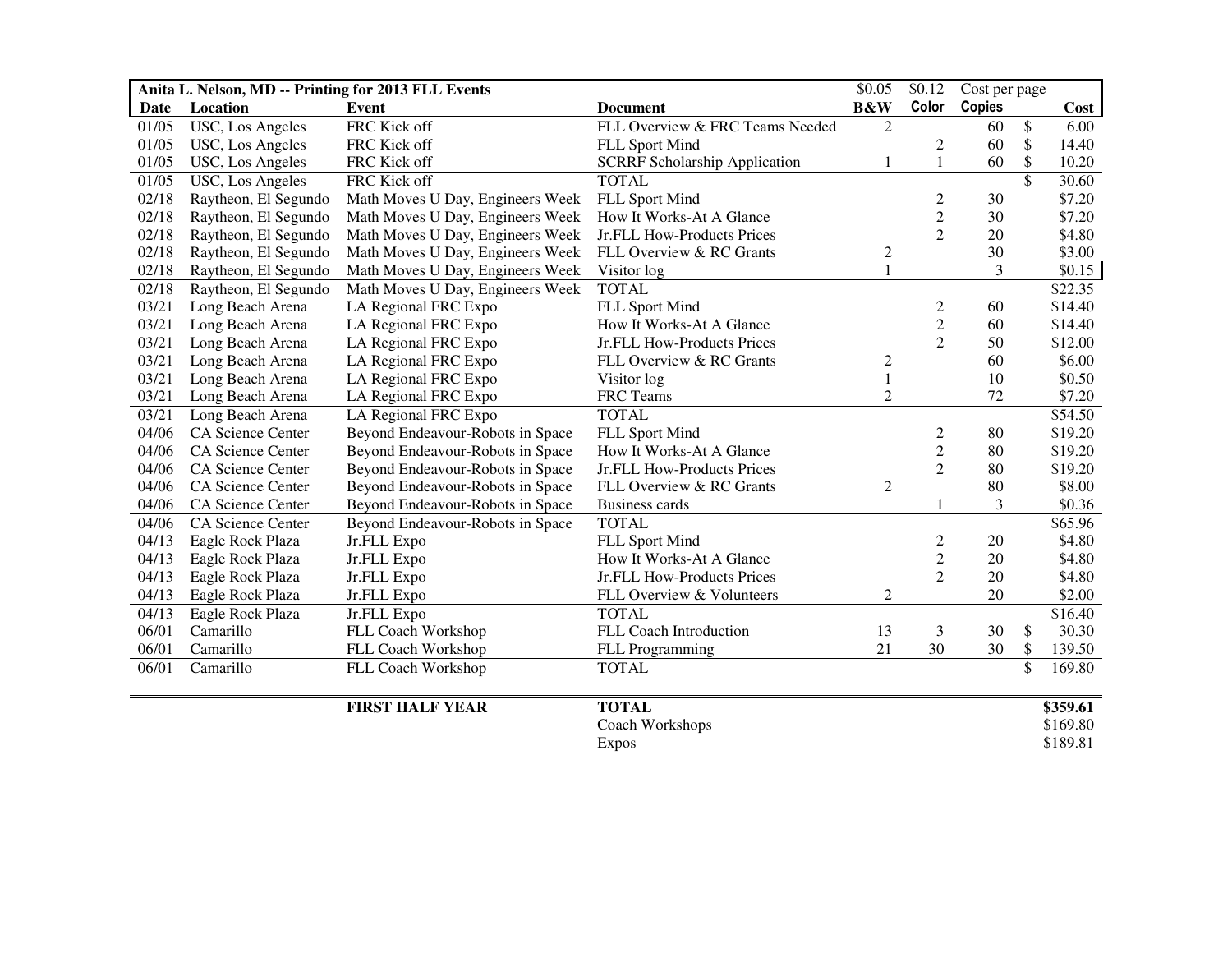| Anita L. Nelson, MD -- Printing for 2013 FLL Events |                |                |                  | <b>Practice Tournaments</b> |                 |                  |                | <b>Qualifying Tournaments</b> |          |                |                  |                |                 | Championship       |          |                |            |
|-----------------------------------------------------|----------------|----------------|------------------|-----------------------------|-----------------|------------------|----------------|-------------------------------|----------|----------------|------------------|----------------|-----------------|--------------------|----------|----------------|------------|
| Cost per page                                       | \$0.05         | \$0.12         |                  |                             | <b>Copies</b>   |                  |                |                               |          |                | <b>Copies</b>    |                |                 | <b>Tournaments</b> |          |                |            |
| <b>Document</b>                                     | <b>B&amp;W</b> | Color          | 10/20            | 10/26                       | 10/27           | $11/2$           | $11/3$         | 11/10                         | Cost     | 11/9           | 11/16            | 11/17          | 11/23           | 11/24              | Cost     | <b>Copies</b>  | Cost       |
| Teams                                               |                |                | 12               | 6                           | 24              | 14               | 16             | 18                            |          | 23             | 25               | 47             | 26              | $\overline{25}$    |          | 96             |            |
| Team Names & Numbers                                | $\overline{4}$ |                | 12               | 6                           | $\overline{24}$ | 14               | 16             | 18                            | \$18.00  | 23             | $\overline{25}$  | 47             | $\overline{26}$ | $\overline{25}$    | \$29.20  | 96             | \$19.20    |
| Sponsor Signs - Tabloid                             | \$0.03         | $\overline{2}$ |                  |                             |                 |                  |                |                               | \$0.00   |                |                  |                |                 |                    | \$0.00   | $\overline{2}$ | \$0.58     |
| Signs - Letter                                      | 16             |                |                  |                             |                 |                  |                |                               | \$0.00   |                |                  |                |                 |                    | \$0.00   |                | \$0.80     |
| Volunteer List - Legal                              | 6              | \$0.02         |                  |                             |                 |                  |                |                               | \$0.32   |                |                  |                |                 |                    | \$0.00   | 4              | \$1.28     |
| Program Book Cover (Tabloid Paper)                  | \$0.03         | $\overline{4}$ |                  |                             |                 |                  |                |                               |          |                |                  |                |                 |                    |          | 400            | \$212.00   |
| Program Book Inserts                                | 5              | 5              |                  |                             |                 |                  |                |                               |          |                |                  |                |                 |                    |          | 400            | \$340.00   |
| <b>Team Schedule</b>                                |                |                | 62               | 38                          | 120             | 70               | 78             | 86                            | \$22.70  | 116            | 124              | 212            | 140             | 124                | \$35.80  | 640            | \$32.00    |
| Team List                                           |                |                | 38               | 26                          | 72              | 42               | 46             | 50                            | \$13.70  | 70             | 74               | 118            | 85              | 74                 | \$21.05  | 640            | \$32.00    |
| Floor Plan                                          |                |                |                  | 12                          |                 |                  |                |                               | \$0.60   |                |                  | 70             |                 |                    | \$3.50   | 520            | \$26.00    |
| Site Map                                            |                |                |                  |                             |                 |                  |                |                               | \$0.00   |                |                  |                |                 |                    | \$0.00   | 520            | \$62.40    |
| <b>Award Script</b>                                 | 1              |                | $\mathbf{2}$     | 1                           | 5               | $\boldsymbol{2}$ | 3              | 3                             | \$0.80   | 5              | 5                | 10             | 5               | 5                  | \$1.50   | 44             | \$2.20     |
| <b>Award Descriptions</b>                           | 3              |                | $\boldsymbol{2}$ | 1                           | $\mathfrak{S}$  | $\overline{2}$   | $\mathfrak{Z}$ | 3                             | \$2.40   | 5              | $\sqrt{5}$       | 10             | 5               | 5                  | \$4.50   | 42             | \$6.30     |
| Ceremony Script                                     |                |                |                  | $\mathbf{1}$                | $\mathbf{1}$    |                  | $\mathbf{1}$   | $\mathbf{1}$                  | \$2.10   | $\mathbf{1}$   | $\overline{1}$   | $\mathbf{1}$   | $\mathbf{1}$    | $\mathbf{1}$       | \$1.75   | $\tau$         | \$2.45     |
| <b>Incident Reporting Forms</b>                     |                |                |                  |                             |                 |                  |                |                               | \$0.00   |                |                  |                |                 |                    | \$0.00   | 8              | \$0.80     |
| <b>Challenge Document</b>                           | 16             | 12             |                  | 1                           | $\overline{c}$  |                  | $\mathbf{1}$   | 1                             | \$15.68  | $\mathfrak{2}$ | $\overline{c}$   | $\overline{4}$ | $\overline{c}$  | $\overline{2}$     | \$26.88  | 17             | \$38.08    |
| <b>Robot Game Updates</b>                           | 3              | $\mathbf{1}$   | 10               | 9                           | 18              | 11               | 11             | 12                            | \$19.17  | 17             | 18               | 34             | 19              | 18                 | \$28.62  | 44             | \$11.88    |
| <b>Referee Guides</b>                               | 3              | $\Delta$       | $\mathbf{1}$     | $\mathbf{1}$                | $\overline{2}$  | $\mathbf{1}$     | $\mathbf{1}$   | $\mathbf{1}$                  | \$4.41   | $\overline{2}$ | $\overline{2}$   | $\overline{4}$ | $\overline{2}$  | $\overline{2}$     | \$7.56   | 14             | \$8.82     |
| Referee score sheets                                | 0.5            |                | 80               | 44                          | 80              | 92               | 104            | 116                           | \$12.90  | 127            | 137              | 259            | 142             | 137                | \$20.05  | 466            | \$23.30    |
| Judging QuickStart (for Head Judges)                | 10             |                |                  |                             |                 |                  |                |                               | \$0.00   |                |                  |                |                 |                    | \$0.00   | 8              | \$4.00     |
| Judging FAQ                                         | $\overline{2}$ |                | $\overline{2}$   | $\overline{2}$              | 4               | 2                | $\mathbf{2}$   | $\overline{2}$                | \$1.40   | 4              | 4                | 8              | 4               | $\overline{4}$     | \$2.40   | 51             | \$5.10     |
| Robot Design Judge Prep Packets                     | 22             | 14             |                  |                             | $\overline{2}$  |                  | $\mathbf{1}$   | $\mathbf{1}$                  | \$19.46  | $\overline{2}$ | $\sqrt{2}$       | $\overline{4}$ | $\overline{2}$  | $\overline{2}$     | \$33.36  | 19             | \$52.82    |
| Robot Design Executive Summary                      | -1             |                |                  |                             | $\overline{2}$  |                  |                | $\mathbf{1}$                  | \$0.35   | $\overline{2}$ | $\overline{2}$   | $\overline{4}$ | $\overline{2}$  | $\overline{2}$     | \$0.60   | 19             | \$0.95     |
| <b>Robot Design Ranking</b>                         |                |                | $\overline{2}$   | $\mathbf{1}$                | 5               | $\mathfrak{2}$   | 3              | 3                             | \$0.80   | 5              | 5                | 10             | 5               | 5                  | \$1.50   | 19             | \$0.95     |
| <b>Robot Design Rubrics</b>                         |                |                | 42               | 24                          | 80              | 48               | 54             | 60                            | \$36.96  | 77             | 83               | 157            | 86              | 83                 | \$58.32  | 325            | \$39.00    |
| Project FAQ                                         |                |                |                  | $\mathbf{1}$                | $\overline{c}$  |                  | $\mathbf{1}$   | $\mathbf{1}$                  | \$0.35   | $\sqrt{2}$     | $\boldsymbol{2}$ | $\overline{4}$ | $\overline{2}$  | $\overline{2}$     | \$0.60   | 27             | \$1.35     |
| Project Judge Prep Packets                          | 13             | 5              |                  |                             | $\overline{2}$  |                  |                | $\mathbf{1}$                  | \$8.75   | $\overline{2}$ | $\overline{2}$   | $\overline{4}$ | $\overline{c}$  | $\overline{c}$     | \$15.00  | 19             | \$23.75    |
| <b>Project Ranking</b>                              |                |                | $\overline{2}$   | $\mathbf{1}$                | 5               | $\mathfrak{2}$   | 3              | 3                             | \$0.80   | 5              | 5                | 10             | 5               | 5                  | \$1.50   | 19             | \$0.95     |
| <b>Project Rubrics</b>                              |                |                | 42               | 24                          | 80              | 48               | 54             | 60                            | \$36.96  | 77             | 83               | 157            | 86              | 83                 | \$58.32  | 325            | \$39.00    |
| Core Values Judge Prep Packets                      | 9              | 5              |                  |                             | $\overline{c}$  |                  |                | $\mathbf{1}$                  | \$7.35   | $\sqrt{2}$     | $\sqrt{2}$       | $\overline{4}$ | $\overline{2}$  | $\overline{2}$     | \$12.60  | 19             | \$19.95    |
| <b>Core Values Ranking</b>                          |                |                | $\overline{2}$   | 1                           | 5               | $\mathfrak{2}$   | 3              | 3                             | \$0.80   | 5              | 5                | 10             | 3               | 5                  | \$1.40   | 19             | \$0.95     |
| <b>Core Values Rubrics</b>                          |                |                | 42               | 24                          | 80              | 48               | 54             | 60                            | \$36.96  | 77             | 83               | 157            | 86              | 83                 | \$58.32  | 325            | \$39.00    |
| <b>Ambassador Team Applications</b>                 | $\overline{c}$ |                |                  |                             |                 |                  |                |                               | \$0.00   |                |                  |                |                 |                    | \$0.00   | 36             | \$3.60     |
| Consent Form - English                              |                |                | 25               | 13                          | 50              | 29               | 33             | 37                            | \$9.35   | 47             | 51               | 96             | 53              | 51                 | \$14.90  | 386            | \$19.30    |
| <b>Consent Form - Spanish</b>                       |                |                |                  |                             |                 |                  |                |                               | \$0.00   |                |                  |                |                 |                    | \$0.00   | 10             | \$0.50     |
| Team Info Form                                      |                |                | 12               | 8                           | 24              | 12               | 16             | 16                            | \$4.40   | 24             | 24               | 48             | 28              | 24                 | \$7.40   | 197            | \$9.85     |
| Coach Promise                                       |                |                | 4                | $\overline{c}$              | 8               | 5                | 5              | 6                             | \$1.50   | 8              | 8                | 16             | 8               | 8                  | \$2.40   | 53             | \$2.65     |
| <b>SECOND HALF YEAR - Tournaments Totals</b>        |                |                |                  |                             |                 |                  |                |                               | \$278.97 |                |                  |                |                 |                    | \$449.03 |                | \$1,083.76 |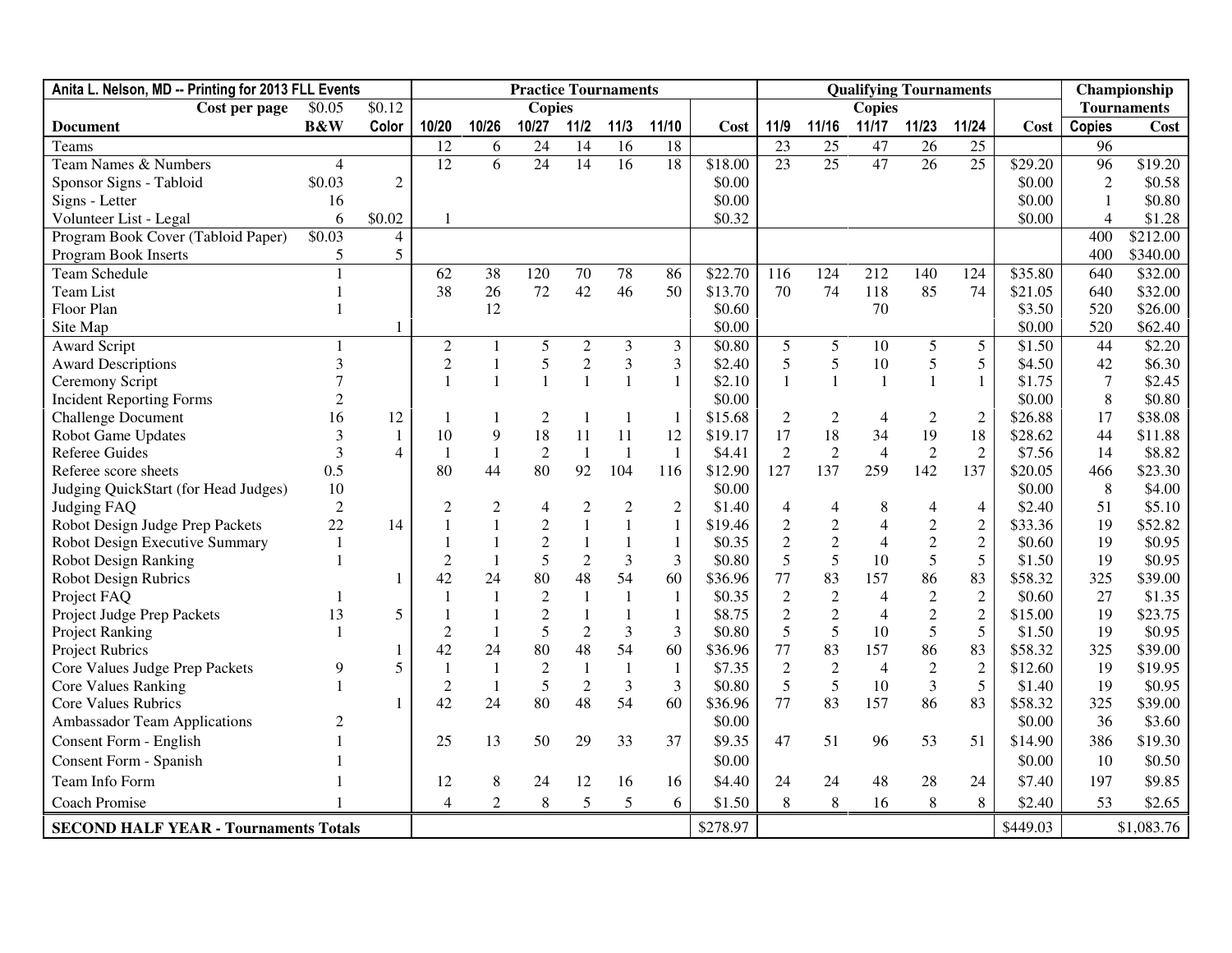| Anita L. Nelson, MD -- Printing for 2014 FLL Events |                       |                           | \$0.05                               | \$0.12           | Cost per page           |                |            |
|-----------------------------------------------------|-----------------------|---------------------------|--------------------------------------|------------------|-------------------------|----------------|------------|
| Date                                                |                       | <b>Event</b>              | <b>Document</b>                      | <b>B&amp;W</b>   | Color                   | Copies         | Cost       |
| 08/27                                               | LA Region             | Release WS x10            | Mission Models Building Instructions |                  | 250                     |                | \$30.00    |
| 08/27                                               | LA Region             | Release WS x10            | <b>Challenge Document</b>            | 16               | 12                      | 80             | \$179.20   |
| 08/27                                               | LA Region             | Release WS x10            | <b>Challenge Supplements</b>         | 16               | 12                      | 80             | \$179.20   |
| 08/27                                               | LA Region             | Release WS x10            | <b>Team Resources</b>                | 14               | 14                      | 80             | \$190.40   |
| 08/27                                               | LA Region             | Release WS x10            | Robot Game Updates                   | 3                |                         | 80             | \$21.60    |
| 08/27                                               | LA Region             | Release WS x10            | <b>TOTAL</b>                         |                  |                         |                | \$600.40   |
| 09/27                                               | Manhattan Beach       | Release WS x2             | <b>Challenge Document</b>            | 16               | 12                      | 10             | \$22.40    |
| 09/27                                               | Manhattan Beach       | Release WS x2             | <b>Challenge Supplements</b>         | 16               | 12                      | 10             | \$22.40    |
| 09/27                                               | Manhattan Beach       | Release WS x2             | <b>Team Resources</b>                | 14               | 14                      | 10             | \$23.80    |
| 09/27                                               | Manhattan Beach       | Release WS x2             | Robot Game Updates                   | 3                |                         | 10             | \$2.70     |
| 09/27                                               | Manhattan Beach       | Release WS x2             | <b>TOTAL</b>                         |                  |                         |                | \$71.30    |
| 10/19                                               | Burroughs HS, Burbank | <b>SCRRF Fall Classic</b> | FLL Sport Mind                       |                  | $\overline{\mathbf{c}}$ | 25             | \$6.00     |
| 10/19                                               | Burroughs HS, Burbank | <b>SCRRF Fall Classic</b> | How It Works-At A Glance             |                  | $\overline{c}$          | 25             | \$6.00     |
| 10/19                                               | Burroughs HS, Burbank | <b>SCRRF Fall Classic</b> | Tournament schedule                  | 3                | $\mathbf{1}$            | $\mathbf{2}$   | \$0.54     |
| 10/19                                               | Burroughs HS, Burbank | <b>SCRRF Fall Classic</b> | Team list                            | $\boldsymbol{2}$ |                         | $\overline{c}$ | \$0.20     |
| 10/19                                               | Burroughs HS, Burbank | <b>SCRRF Fall Classic</b> | <b>TOTAL</b>                         |                  |                         |                | \$12.74    |
|                                                     |                       | <b>SECOND HALF YEAR</b>   | <b>Workshops Subtotal</b>            |                  |                         |                | \$684.44   |
|                                                     |                       |                           | <b>Challenge Release Workshops</b>   |                  |                         |                | \$671.70   |
|                                                     |                       |                           | <b>Expos</b>                         |                  |                         |                | \$12.74    |
|                                                     |                       | <b>SECOND HALF YEAR</b>   | <b>Tournaments Subtotal</b>          |                  |                         |                | \$1,811.76 |
|                                                     |                       | <b>SECOND HALF YEAR</b>   | <b>TOTAL</b>                         |                  |                         |                | \$2,496.20 |
|                                                     |                       | <b>FULL YEAR</b>          | <b>TOTAL</b>                         |                  |                         |                | \$2,855.81 |
|                                                     |                       |                           | Coach Workshops                      |                  |                         |                | \$169.80   |
|                                                     |                       |                           | <b>Challenge Release Workshops</b>   |                  |                         |                | \$671.70   |
|                                                     |                       |                           | <b>Expos</b>                         |                  |                         |                | \$202.55   |
|                                                     |                       |                           | Tournaments                          |                  |                         |                | \$1,811.76 |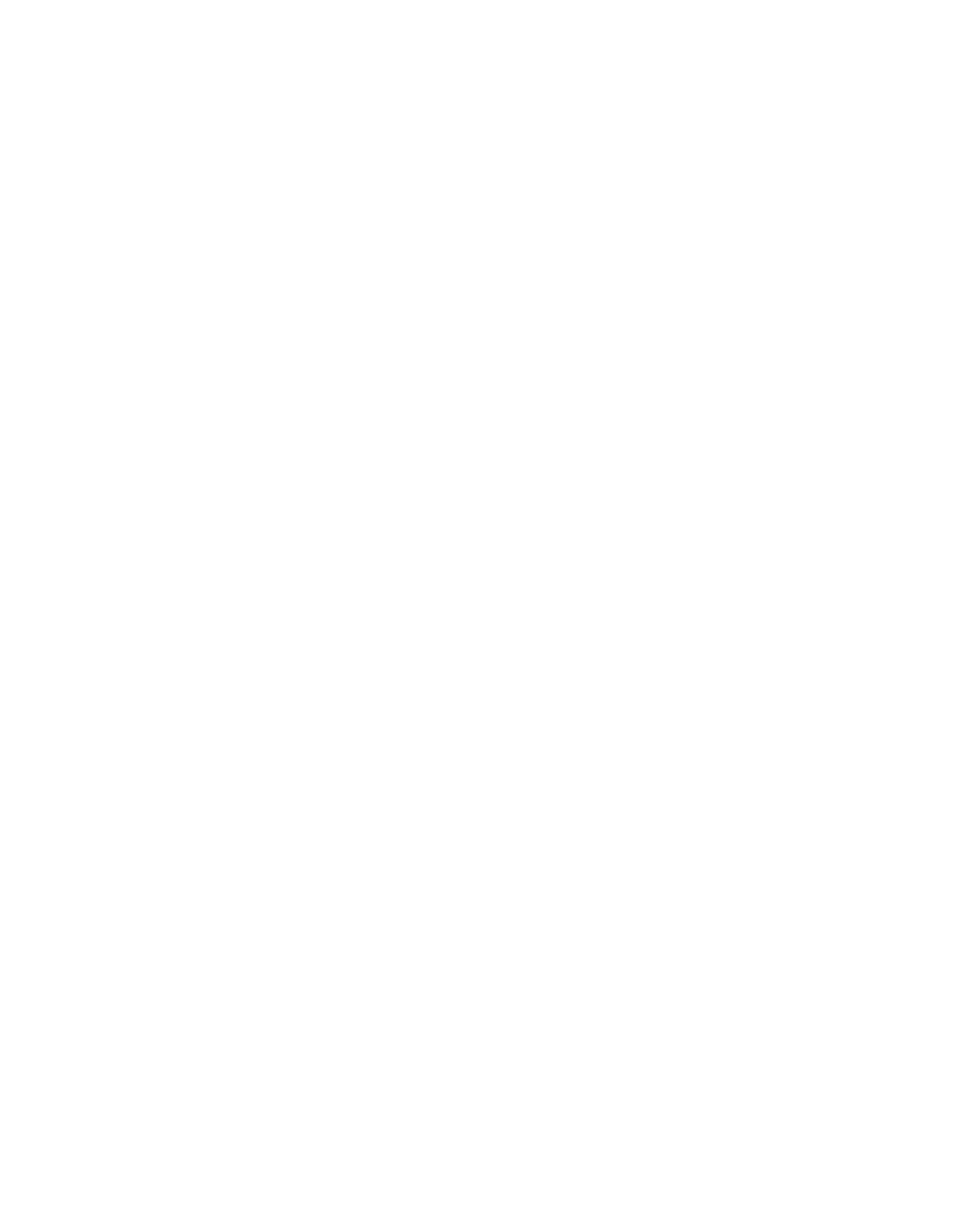## Anita L. Nelson, MD

1457 3rd Street Manhattan Beach, CA 90266-4830

(310) 937-1416 (Home Fax) (310) 782-2984 (Fax)

(310) 937-7226 (Home) (310) 222-3871 (Harbor-UCLA)

# **INVOICE**

Invoice No: A1152 **Date:** April 28, 2014

- Los Angeles Robotics ATTN: LeRoy Nelson, Treasurer 1457 3rd Street Manhattan Beach, CA 90266 Bill to:
- For: Equipment rentals and printing for Los Angeles Region FLL Events, January-April 2014. See attached sheet for details.

| <b>FLL Event Category</b>              | Rental | Printing | <b>Total</b> |
|----------------------------------------|--------|----------|--------------|
| <b>FLL Expos</b>                       | 0.00   | 138.33   | 138.33       |
| <b>FLL Coach Workshops</b>             | 0.00   | 0.00     | 0.00         |
| <b>FLL Challenge Release Workshops</b> | 0.00   | 0.00     | 0.00         |
| <b>FLL Tournaments</b>                 | 0.00   | 0.00     | 0.00         |
| <b>FLL Total</b>                       | 0.00   | 138.33   | 138.33       |

Signature:

anita L. Nelson

Anita L. Nelson, MD